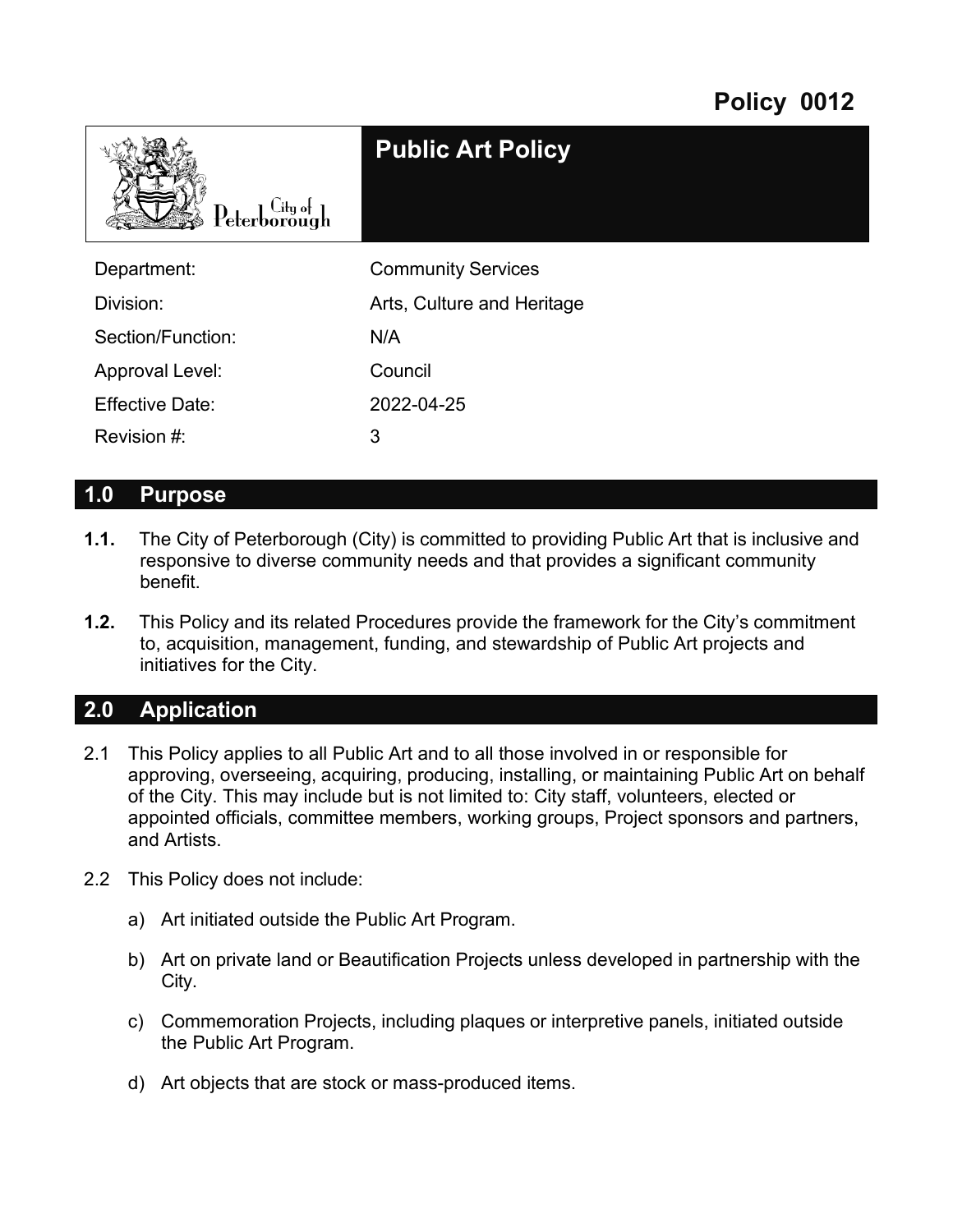### **Public Art Policy**

#### **3.0 Definitions/Acronyms**

**Acquisition** – Obtaining of Public Art through Commission, purchase, donation, gift or bequest, or loan or lease.

**Art** – A work in any media created by one or more Artists, which may include, but is not limited to:

- Sculpture
- **Installation**
- Two-dimensional artforms such as paintings, drawings, prints or photography
- Murals on walls or other surfaces such as sidewalks and roadways
- Multi-media projects
- Text or literary based artworks
- Experience-based art such as performance art, readings, dance, music
- Earthworks i.e., art that uses natural elements such as land, water, plants or wind
- Fine craft
- New technologies, such as digital media, film, video, light, sound, projections and virtual reality
- **Street Art**
- Community Art
- **Special Projects**

**Artist** – A person who has specialized training in their artistic field; is recognized as a professional by their peers; is committed to their art practice; and has a history of public presentation or publication.

- **Artists on Design Teams**  Artists commissioned to collaborate with architects, landscape architects, engineers, and other design professionals during the early stages of infrastructure design to ensure the appropriate integration of artworks into the overall vision of the project or site. As a member of the design team, the Artist may identify opportunities for public art, lead or contribute to the design process, and/ or be responsible for the design in consultation with team members.
- **Artist Team** An assembly of professionals with the physical resources, and knowledge of processes and materials necessary to realize an artwork, such as, but not limited to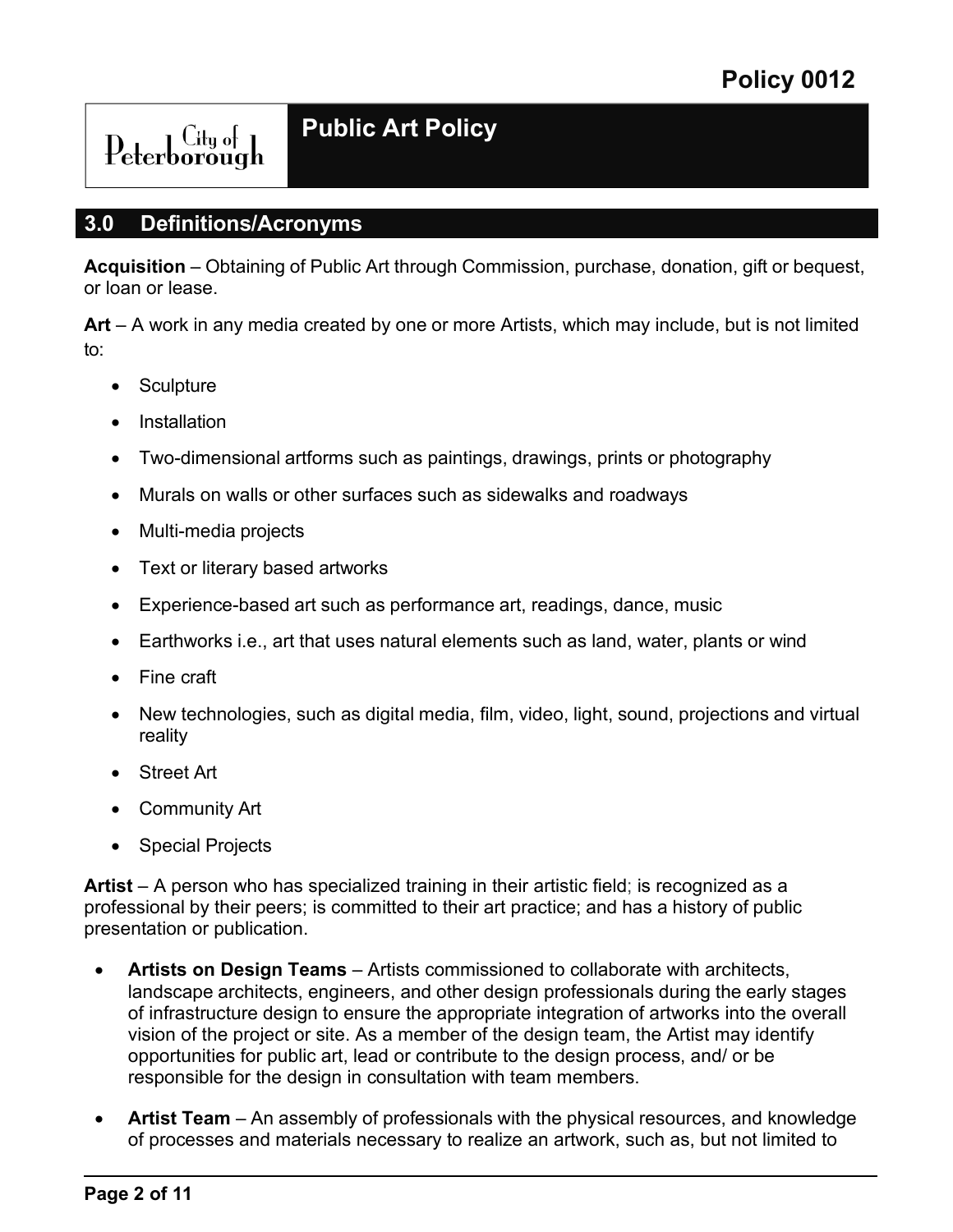**Public Art Policy**

collaborations of Artists with architects, landscape architects, urban designers, planners, engineers, fabricators, and foundries.

- **Artist Mentorship** An opportunity for Emerging Artists to work with an Established Artist, on a project relevant to their area of work and interest.
- **Artist Residency**  An opportunity offered by an institution or municipality for an artist to engage with the public and showcase their creative practice while enlivening public spaces.
- **Emerging Artist** An Artist in the early years of their career and who may have had some previous professional exhibitions, commissions, presentations or installations.
- **Established Artist** An Artist with an extensive body of work and with history of national and international exhibitions and/or those who have achieved a wide degree of recognition.

**Arts, Culture and Heritage Advisory Committee (ACHAC)** – An appointed committee of Council established to monitor and guide the implementation of Municipal Cultural Plan, provide input to City Departments, and make recommendations to Council on arts, cultural and heritage matters relating to broader planning and capital project initiatives.

**Beautification Projects** – Vibrancy or revitalization projects often initiated and led by community members or organizations such as Business Improvement Associations (BIAs) to promote business and improve functions in an area.

**Best Practice** – Recommended principles that reflect excellence and are based on widely accepted artistic and professional standards for the commissioning of Public Art**.** 

**Capital Levy** – The dollar amount that is raised from taxation each year that is used to finance capital works.

**City** – The Corporation of the City of Peterborough.

**City Building** – The process by which a city grows in a manner that is holistic so that every decision made considers potential impacts on a variety of factors from community life and sustainability to the economy.

**Civic Collection** – Cultural material including artefacts, archives, and works of Art belonging to the City. The Public Art collection is one branch of the Civic Collection, representative of significant permanent Public Art artworks/projects, funded in whole or in part by the City.

**Collections Management** – A process of ongoing assessment of the upkeep requirements of an artwork. Through this process, the tools, timelines and actions will be identified for the necessary conservation and management of an artwork.

**Commemoration** – An intentional act of acknowledging the memory of people, places, events and ideas.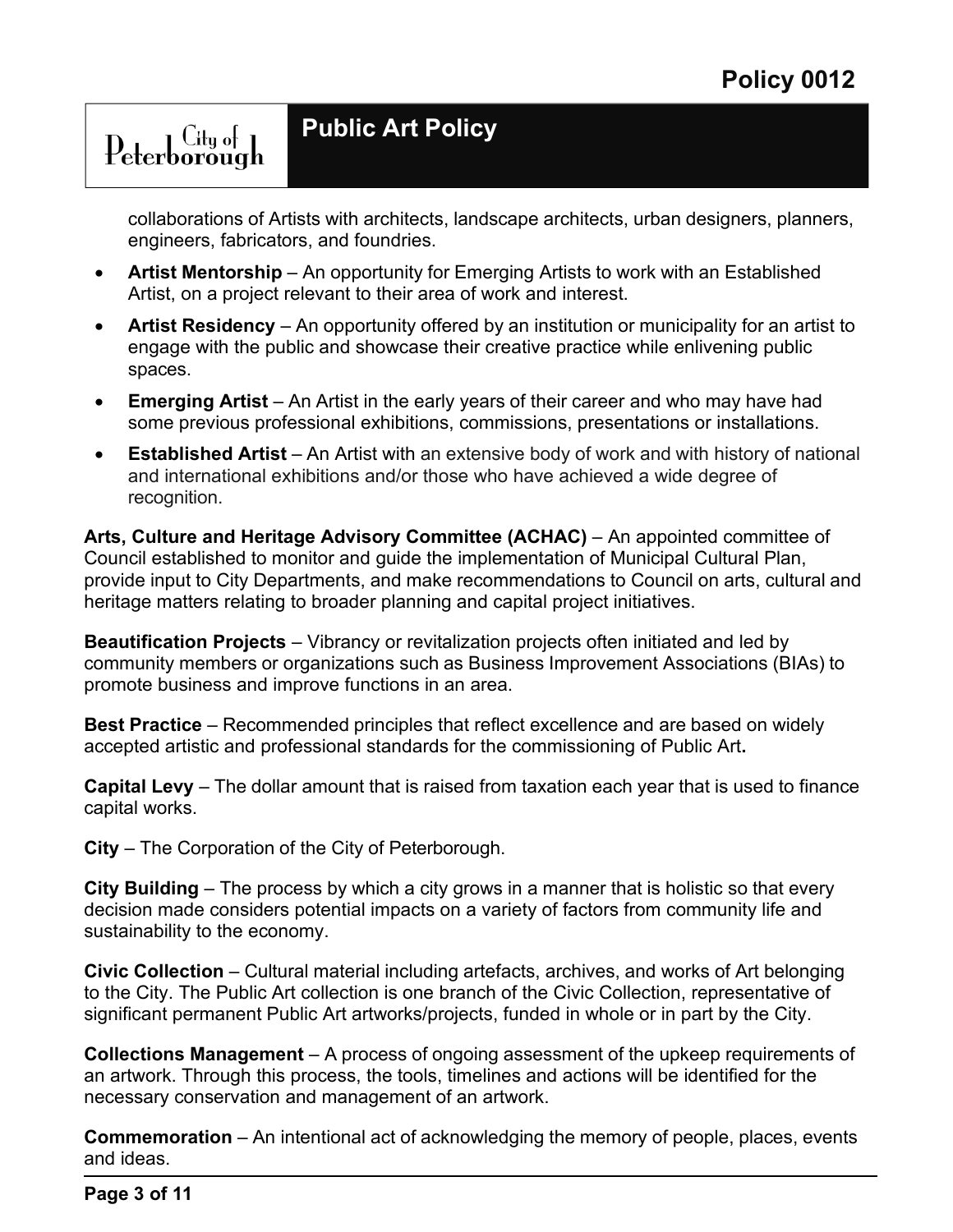## $\text{Peterborough} \$

**Public Art Policy**

**Commission** – An order for a permanent or temporary work of art specifically produced for the City.

**Conservation** – An activity that is intended to maintain the quality, appearance, and integrity of works of Art performed by a recognized professional. Examples include removal of graffiti or restoration.

**Equity-deserving Groups** – Members of a community that face significant collective challenges in participating in society. This marginalization could be created by attitudinal, historic, social, and environmental barriers based on age, ethnicity, disability, economic status, gender, nationality, race, sexual orientation and transgender status, etc. Equity-deserving Groups are those that face/identify barriers to equal access, opportunities, and resources due to disadvantage and discrimination and actively seek social justice.

**Percentage for Public Art Strategy** – A funding approach for Public Art in which the City strives to achieve a funding goal of up to 1% of the City's annual Capital Levy as approved by **Council** 

**Placemaking** – A collaborative and multifaceted process that leverages arts and culture to plan, design and animate public spaces in ways that enhance our lives and interactions.

**Public Art** – An original work of Art, in any media that has been planned and executed with the specific intention of being installed or presented in a Public Space, either temporarily or permanently. This includes artworks that have been commissioned by the City and/or those that have undergone the City's Public Art selection process.

It encompasses an evolving variety of forms or approaches to art making reflecting contemporary Best Practices, and may be created by Artists, architects, landscape architects or Design Teams lead by artists or in collaboration with Artists.

- **Community Art** Art produced through activity led by an Artist with the involvement of the community to design and create a Public Art piece.
- **Functional Art** Art which has a functional component such as benches, bike racks, playground equipment, shelter structures, or windscreens.
- **Hoarding Art** Temporary Art installed on, around or near a development or construction site.
- **Integrated Public Art** Art integrated into architecture and landscape features to enhance urban design and the development of Public Spaces. The artwork may form a physical part of a building, structure or landscape. As such, if the site were to be redeveloped, the Art would be as well.
- **Interactive Art** Art such as kinetic works or artworks triggered by human interaction.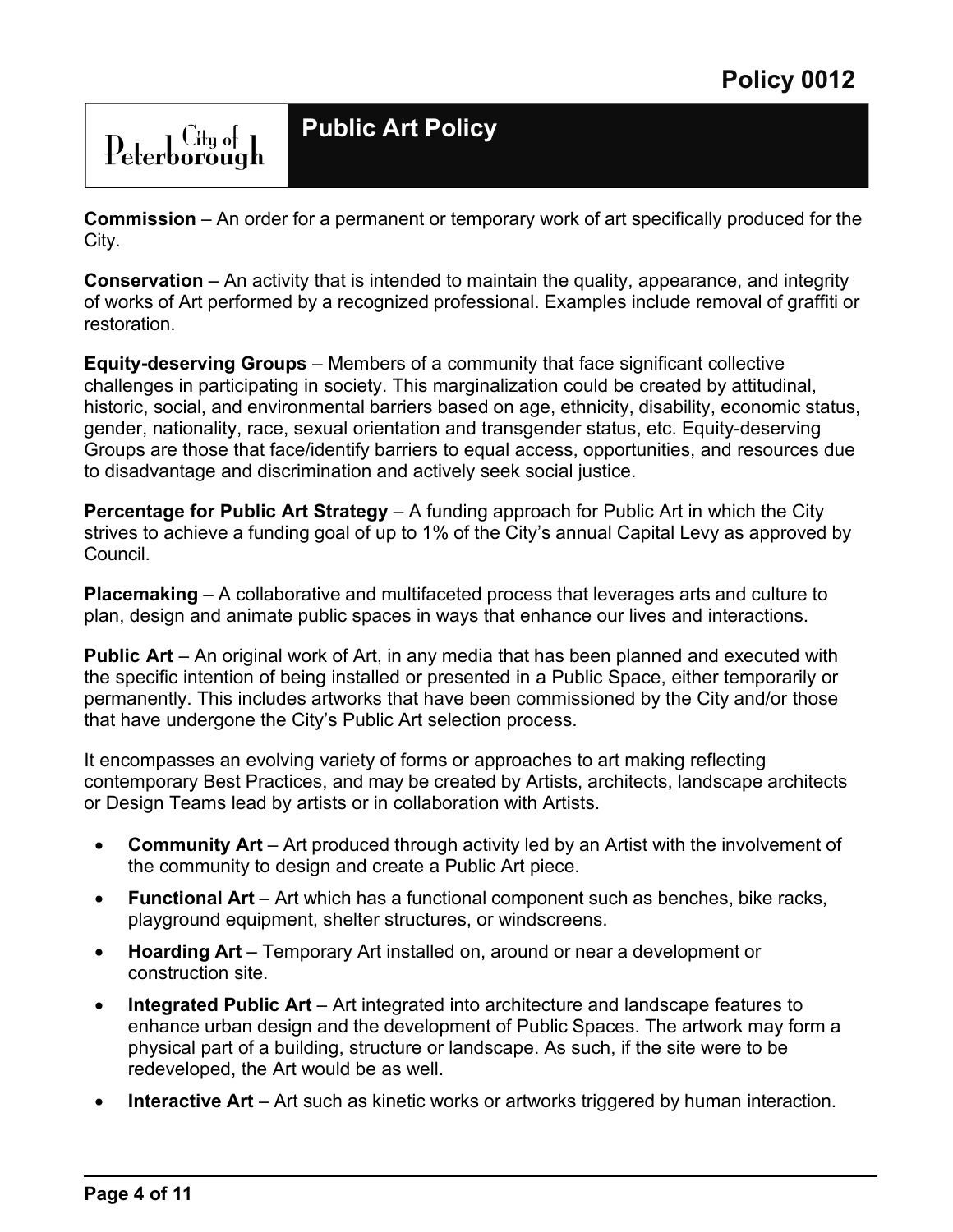### **Public Art Policy**

- **Public Art Platform** A place in a Public Space reserved for the regular and temporary exhibit of new works of Art. A Public Art Platform can take many forms including a physical podium, such as a bus shelter, a sanctioned street art wall or a digital screen.
- **Site-specific Art** Art in any media created for specific locations**,** in response to the immediate surroundings, the local site narrative, or context. It may be permanent or Temporary, Functional, Interactive, Stand-alone or Integrated.
- **Special Projects** Projects that encourage Artists to explore the process of creating Art through alternative approaches such as Artist Residencies or Mentorships,
- **Stand-alone Public Art** Art that is not a physical part of the building or structure that informs its design or concept.
- **Street Art** Art historically developed or executed in unsanctioned Public Spaces or locations including but not limited to, traditional graffiti, stencil graffiti, sticker art, wheat pasting, video projection, art intervention, flash mobbing, street installations, poster art, LED art, mosaic tiling, and yarn-bombing.
- **Temporary Public Art** Art created for a specific occasion, event or limited time frame. Temporary Public Art includes, but is not limited to, the visual arts, Street Art, digital, sound art, and performance or pop-ups. Temporary Public Art will only be maintained if damages occur within the intended life span of the project or initiative.

**Public Art Collection** – Works of Art belonging to the Corporation of the City of Peterborough. The Public Art Collection is one branch of the Civic Collection, representative of significant permanent Public Art artworks/projects, funded in whole or in part by the City.

**Public Art Program** – The framework for the overall direction, implementation and administration of the Public Art Policy and Procedures, and integration of Public Art into Public Spaces throughout the City of Peterborough.

**Public Art Reserve Fund** – A non-interest-bearing reserve fund to be used to fund Public Art.

**Public Spaces** – Any public facilities or areas within City property accessible to the general public. These can include, but are not limited to: municipal infrastructure and facilities (e.g. civic buildings, bridges, street poles, benches, public transit shelters); streets, lanes, sidewalks, squares, and plazas; neighbourhoods, parks, playgrounds, open spaces, trails, conservation areas, and waterfronts; vacant lots and unexpected spaces such as alleyways, ravines, and under bridges; and non-physical locations such as online or application-based.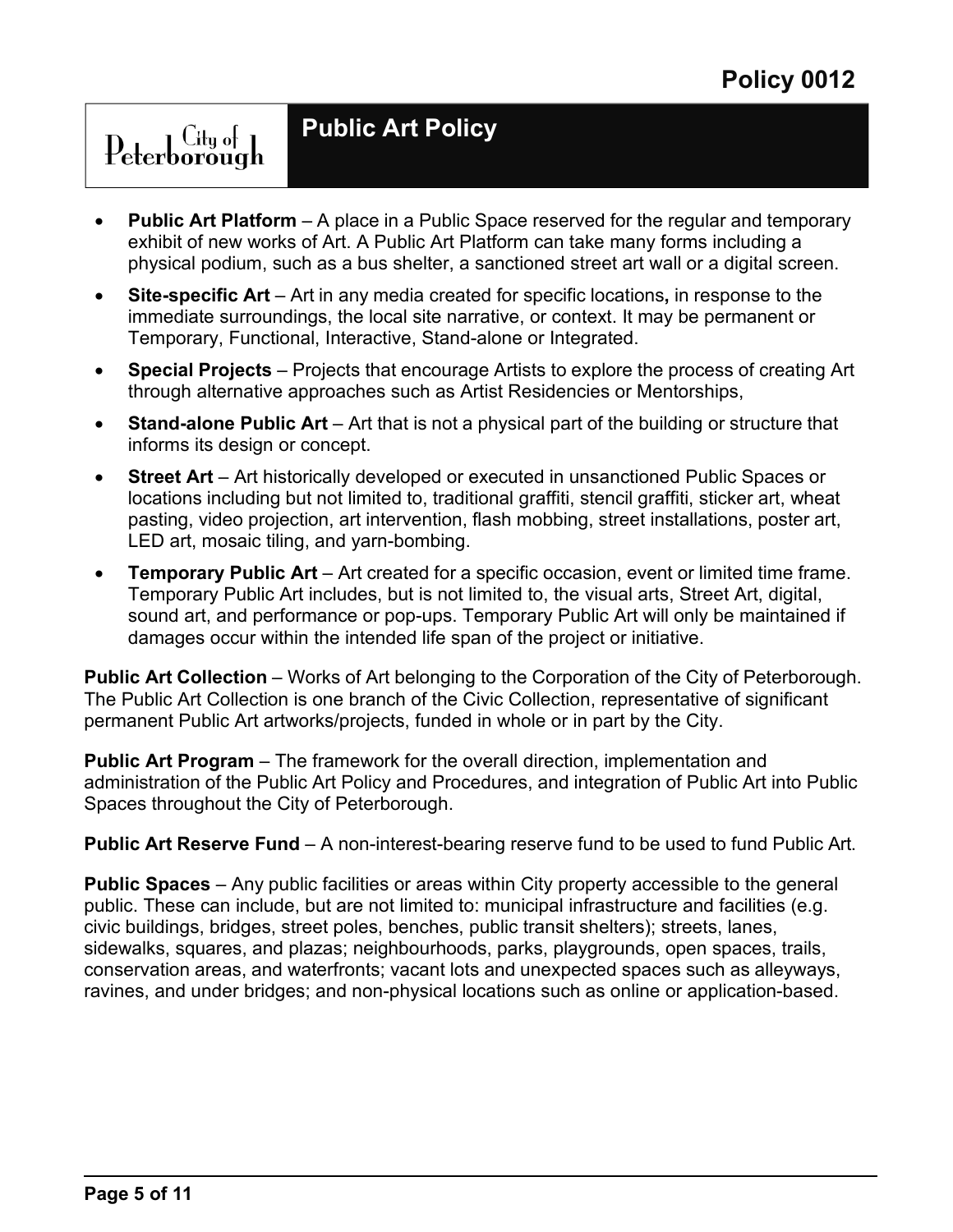### **Public Art Policy**

#### **4.0 Policy Statements**

#### **4.1. Value of Public Art**

The City recognizes that Public Art adds significant value to the cultural, social, aesthetic, and economic vitality of our community as it:

- a) Activates and animates our spaces helping to shape our community and make our City an enjoyable place to live, work, and visit.
- b) Stimulates social, economic, and community development while engaging and advancing the arts sector.
- c) Beautifies and revitalizes our spaces helping to foster community pride and shared stewardship of our public spaces.
- d) Promotes health, well-being, and enhances the quality of life of our residents and visitors.
- e) Provides inviting gathering spaces that bring people together and help to foster a sense of connection and belonging.
- f) Captures and celebrates our stories and histories to create or define important memorable places in the civic landscape.
- g) Inspires awareness and serves as a catalyst for positive change.

#### **4.2 Guiding Principles**

The City's Public Art Program will adhere to the following Guiding Principles:

#### **a) Innovation and Responsiveness**

The City will cultivate a wide range of Public Art opportunities that through artistic merit and a diversity of ideas will enrich our community and shared assets, maximize the value of our reinvented public spaces, and contribute to City Building and Placemaking.

#### **b) Sustainability**

The City will embrace sustainability principles in all aspects of Public Art including its content, form, materials used, and impact on the environment.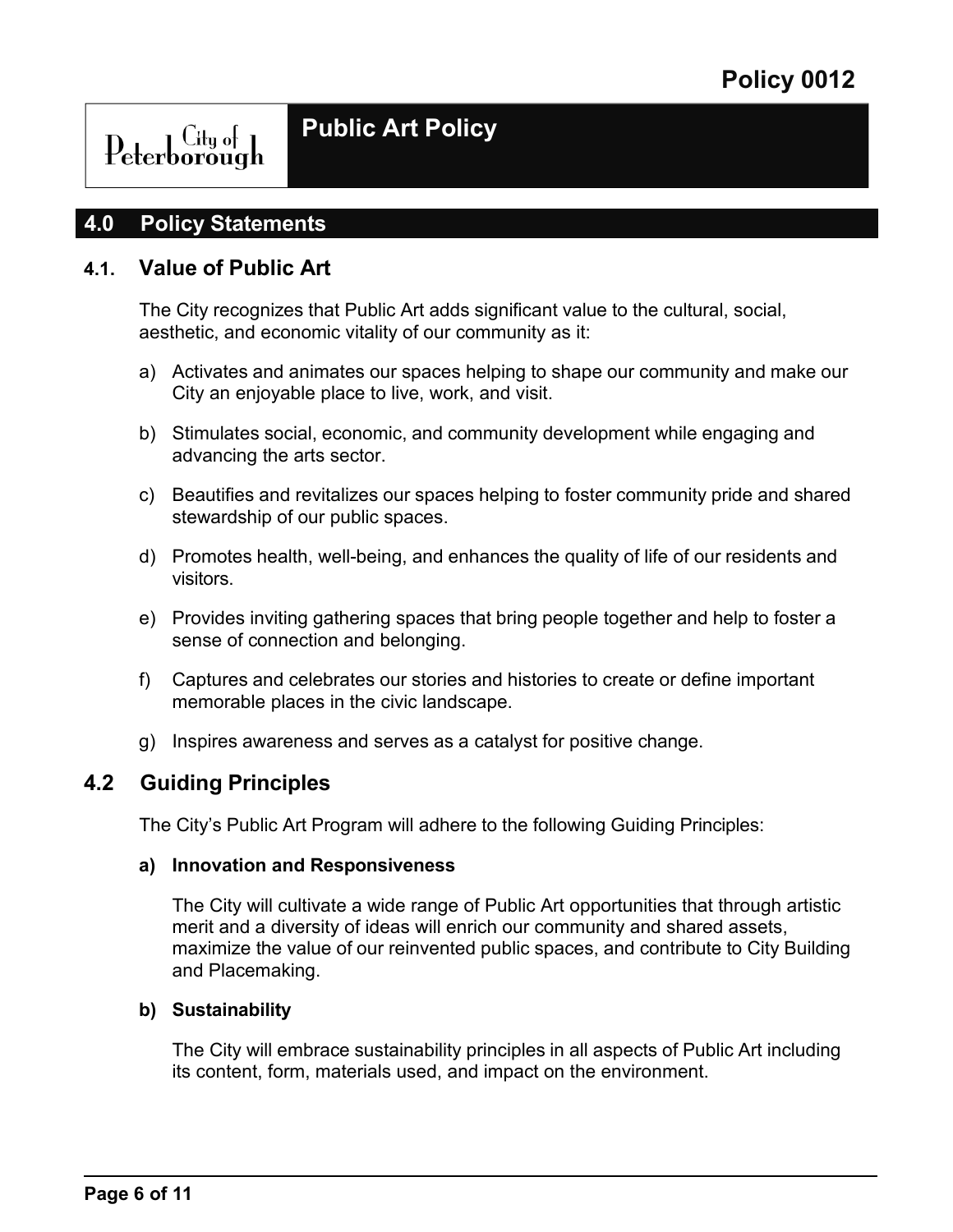### **Public Art Policy**

#### **c) Education, Collaboration and Partnerships**

The Public Art Program will:

- Engage in education and outreach activities to promote awareness of the Public Art Collection.
- Encourage community engagement and create a variety of opportunities for public input and involvement.
- Encourage private sector partnerships and participation from other levels of government.

#### **d) Diversity and Inclusion**

The Public Art Program will:

- Uphold the City's commitment to accessibility to meet the diverse needs of all people and follow the principles of dignity, independence, integration, and equal opportunity.
- Incorporate diversity into all aspects of the program.

#### **e) Transparency**

Public Art will be chosen through open and competitive selection processes.

#### **f) Stewardship**

The City will take a long-term view in the acquisition and Collections Management of Public Art to provide for the responsible care, maintenance, Conservation, and preservation of such assets.

#### **4.3. Commitment to Public Art**

The City will demonstrate its commitment to Public Art by:

- a) Supporting the City's Public Art Program with responsibility for:
	- Leading the development, management, and stewardship of the Public Art **Collection**
	- Directing the integration of Public Art into Public Spaces.
	- Outlining the processes for developing Public Art at new and existing locations.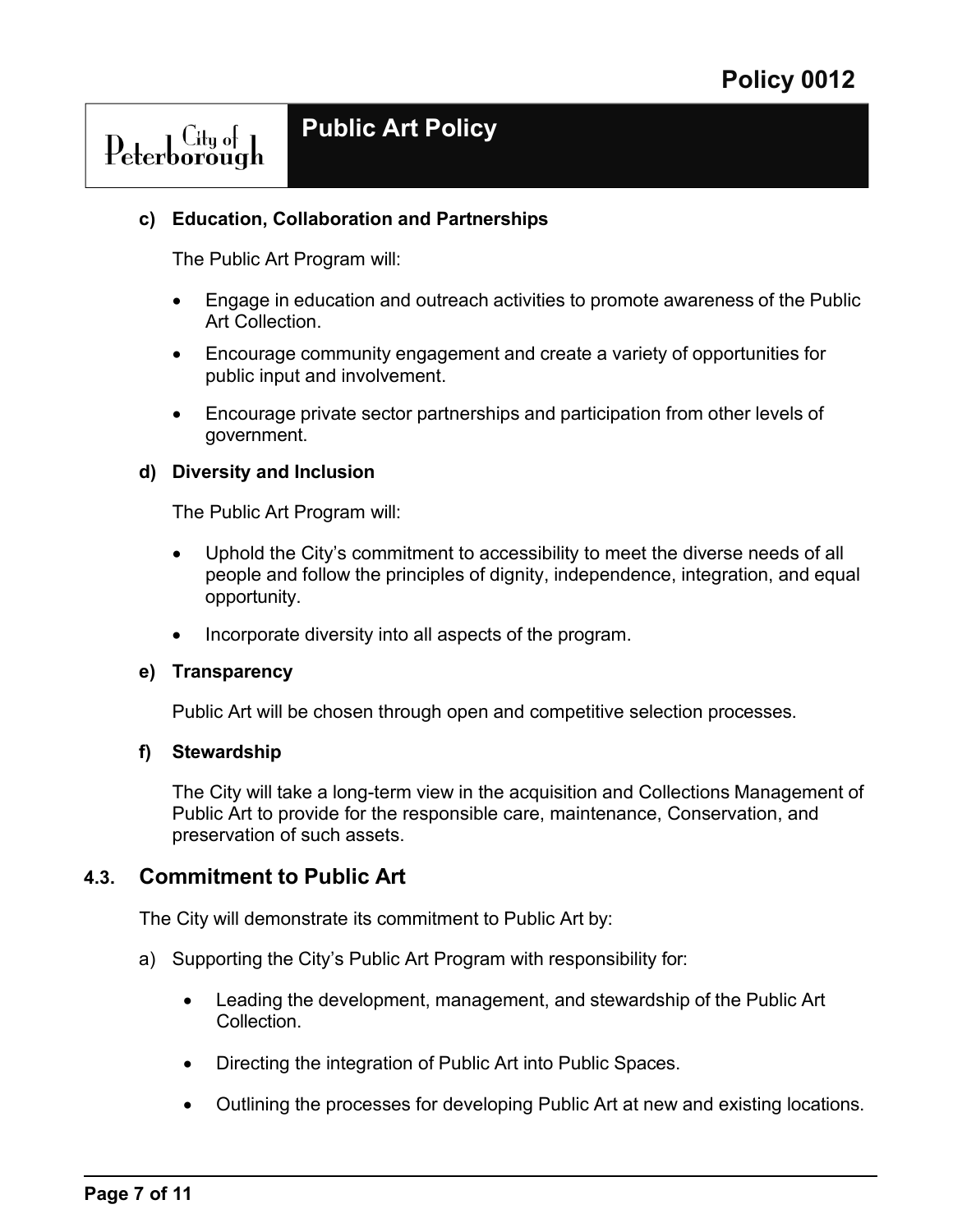- b) Setting out roles for City Council, City staff, the Arts, Culture and Heritage Advisory Committee, working groups and stakeholders.
- c) Utilizing a broad definition of Public Art that reflects Best Practice and creates opportunities for Artists working in a wide range of disciplines.
- d) Employing a strategic, coordinated, and consistent approach to Public Art that engages all Departments.
- e) Considering Public Art as a potential opportunity for any City owned space
- f) Considering Public Art in the development, planning, and design stages of City capital projects.
- g) Engaging Equity-deserving Groups in all facets of the Public Art Program.
- h) Aligning with the City's Municipal Cultural Plan and other strategic and master plans of the City.
- i) Maintaining, conserving, and preserving Public Art as an important asset of the City's Civic Collection.

#### **4.4 Leadership and Support for Public Art**

City Council and committees of Council will be arms-length of any Public Art acquisition process.

- a) City Council's leadership and support of Public Art includes:
	- Setting direction for Public Art through the City's Public Art Policy and funding of the Public Art Program.
	- Approving agreements with private developers that may contain sections related to the provision of Public Art, where applicable.
- b) The Arts, Culture and Heritage Advisory Committee's leadership and support of Public Art includes:
	- Providing input on the Public Art Policy and Program.

#### **4.5 Funding of Public Art**

The City will include a multi-faceted Public Art funding strategy that relies on diverse funding streams and mechanisms including, but not limited to: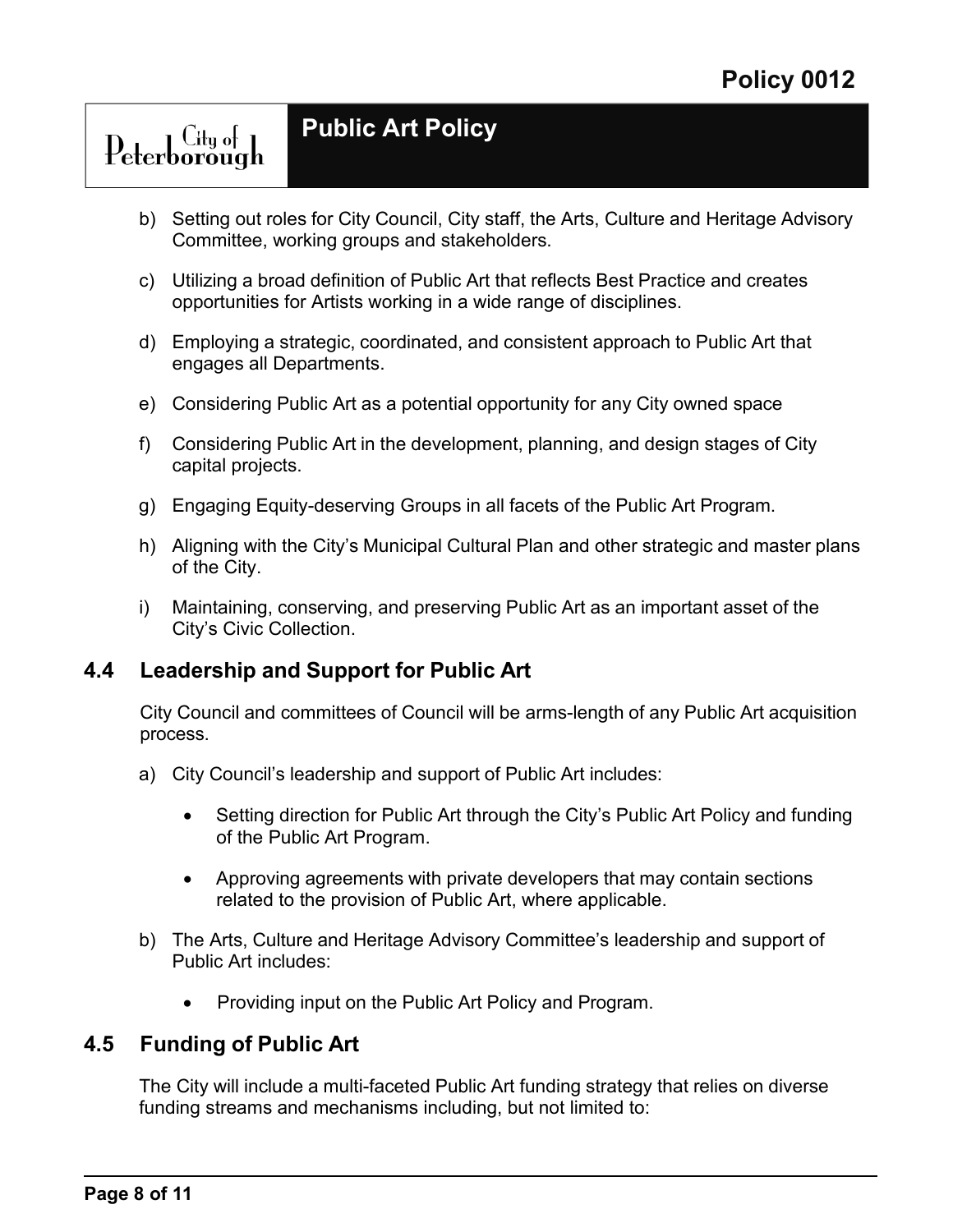### **Public Art Policy**

- a) Providing funding as part of the City's Annual Budget process, as approved by Council, including:
	- 1. An allocation to the Public Art Program using the Percentage for Public Art Strategy.
	- 2. An allocation of funds for the maintenance and conservation of the Public Art **Collection**
	- 3. An allocation of funds resulting from collaborations across the Corporation to integrate Public Art into specific capital projects.
- b) Supporting the Public Art Reserve Fund through the following, as approved by Council annually:
	- 1. That any unspent Public Art project funds within a given year may be transferred to the Public Art Reserve Fund.
	- 2. That 10% of the budget provided through external Public Art project collaborations be transferred to the Public Art Reserve Fund.
	- 3. Accepting donations from private and public groups and individuals.
- c) Pursuing grant opportunities.
- d) Providing incentives to private developers.
- e) Encouraging Public Art partnerships and sponsorships.

#### **5.0 Appendix, Related Documents & Links**

Note: All references refer to the current version, as may be amended from time to time.

#### **5.1 Pertinent Resources:**

- Municipal Cultural Plan (2012)
- Official Plan Draft (ongoing)
- Accessibility Plan (2018)
- Capital Asset Management Plan (2016)
- Central Area Master Plan (2009)
- Central Area Community Improvement Plan (2017)
- Greater Peterborough Area Community Sustainability Plan (2012)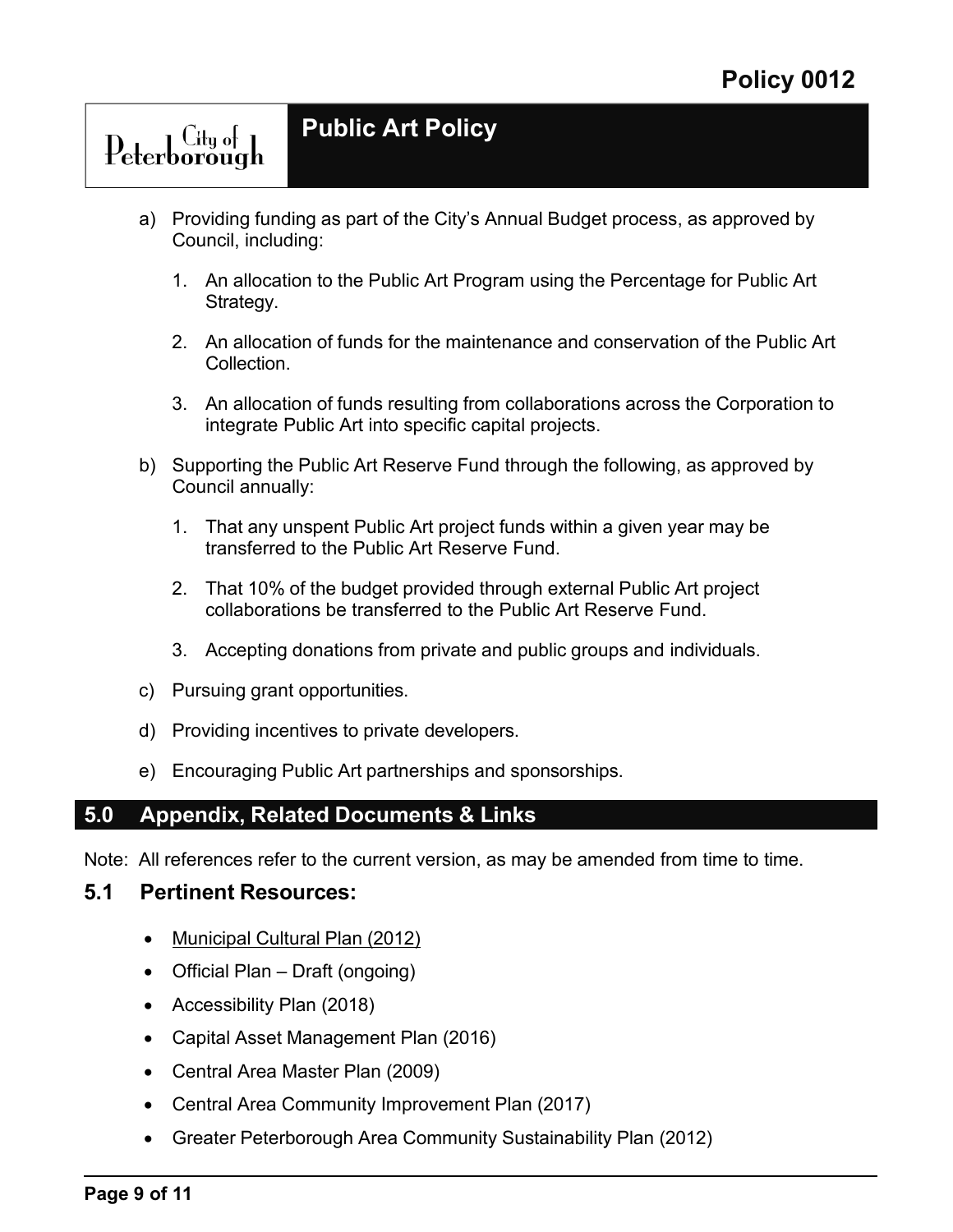## **Policy 0012**

## **Public Art Policy**

## $\operatorname{Peterborough}$

- Little Lake Master Plan (2010)
- Municipal Act, 2001
- 18-084 Procurement Policies By-Law
- Report CSACH09-007 Public Art Policy
- Appendix A to Report CSACH09-007 Public Art Policy (Draft Policy)
- Committee of the Whole Report No. 7 of a meeting of April 6, 2009
- Minutes of the City Council Meeting of April 14, 2009

#### **5.2 Related Policies:**

- Policy 0012, Public Art Policy
- Policy 0036, Sponsorship, Naming Rights and Advertising Policy
- Policy 0038, Asset Management Policy

#### **5.3 Related Procedures:**

- Procedure 0012-P01, Public Art Program Framework Procedure
- Procedure 0012-P02, Public Art Planning, Acquisition & Collection Management Procedure
- Procedure 0038-P01, Asset Management Procedure

#### **5.4 Related Forms:**

• N/A

#### **5.5 Miscellaneous:**

• N/A